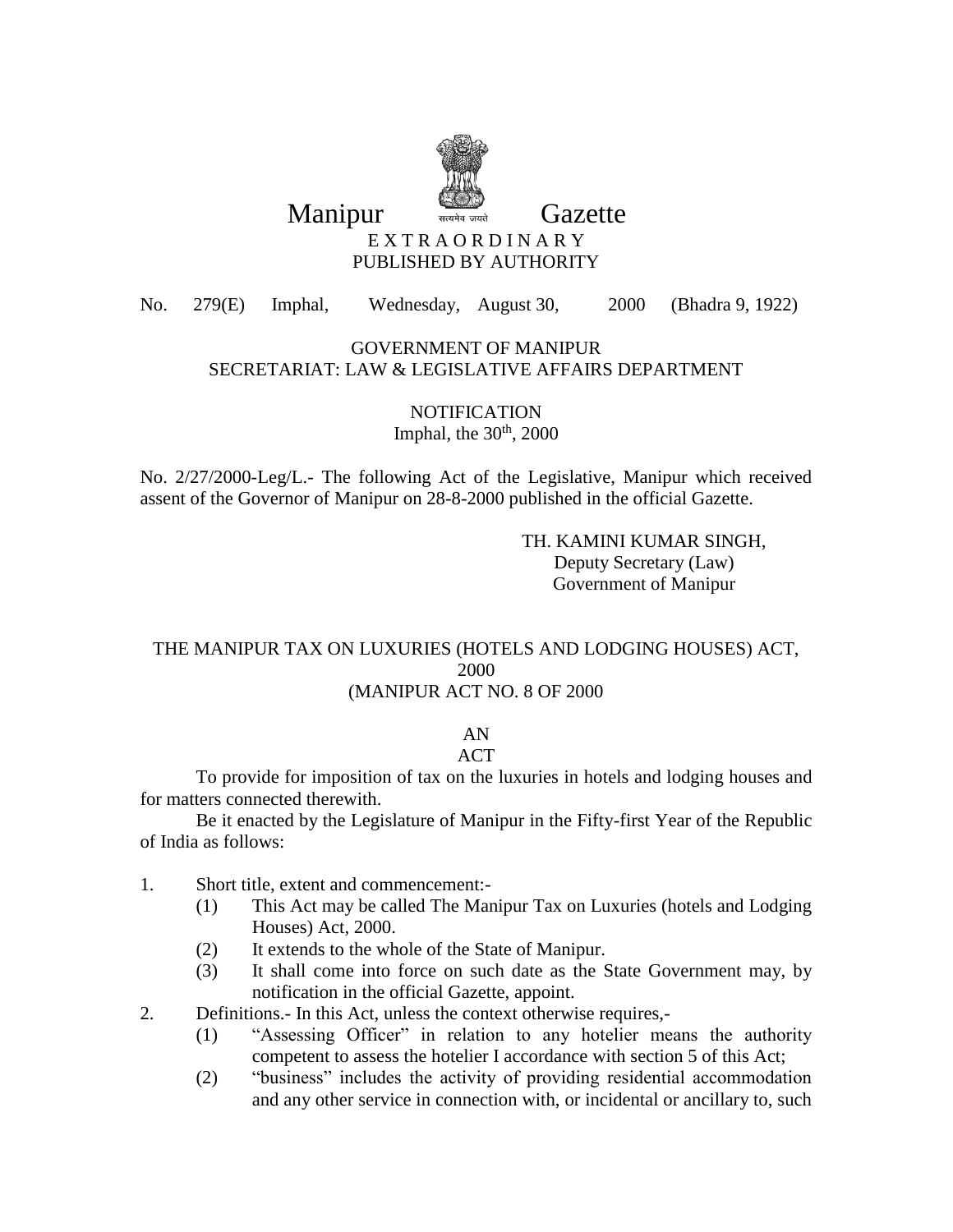activity of providing residential accommodation, by a hotelier for monetary consideration.

- (3) "Commissioner" means the Commissioner to Taxes, Manipur;
- (4) "concessional rate" in relation to a luxury provided in a hotel, means a rate lower that the normal rate fixed by any Government, authority, or under any law for the time being in force;
- (5) "hotel" includes a residential accommodation, a lodging house, an in, a public house or a building or part of a building, where residential accommodation is provided by way of business;
- (6) "hotelier" means, in relation to a hotel, the person who owns the hotel and includes a person who for the time being is a charge of the management of the hotel;
- (7) "luxury provided in a hotel" means accommodation and other services provided I a hotel, the rate of charges for which including the charges for air-conditioning, telephone, television, radio, music, entertainment, extra beds and the like, is one hundred rupees per person per day or more; but does not include the supply of food and beverages drinks where such supply is separately charged for;
- (8) "person" includes any company or association or body of individuals whether incorporated or not, and also a Hindu undivided family, a firm, a local authority, a State Government and the Central Government;
- (9) "place of business" includes and office, or any other place which a hotelier uses for the purpose of his business or where he keeps his books of accounts;
- (10) "prescribed" means prescribed by rules made under this Act;
- (11) "receipt" means the amount of monetary consideration received or receivable by a hotelier or by his agent for any luxury provided in a hotel;
- (12) "registered hotelier" means a hotelier registered under section 6 of the Act;
- (13) "rule' means rules made under this Act;
- (14) "State' means the State of Manipur;
- (15) "tax" means the tax levied on luxuries provided in a hotel payable under this Act;
- (16) "turnover of receipts" means the aggregate of the amounts of monetary consideration received or receivable by a hotelier or by his agent I respect of the luxuries provided in a hotel during a given period.
- 3. Liability to tax.-
	- (1) Subject to the provisions of this Act and the rules made it hereunder, there shall be levied a tax on the turnover of receipts of an hotelier.
	- (2) There shall be levied a tax on the turnover of receipts at the following rates, namely:-
		- (a) where the charge for luxury provided nil; in a hotel is less than fifty rupees per day per person;
		- (b) where the charge for luxury provided in ten per centum of a hotel is one hundred rupees or such turnover of more but does not exceed one hundred receipts; per day per person;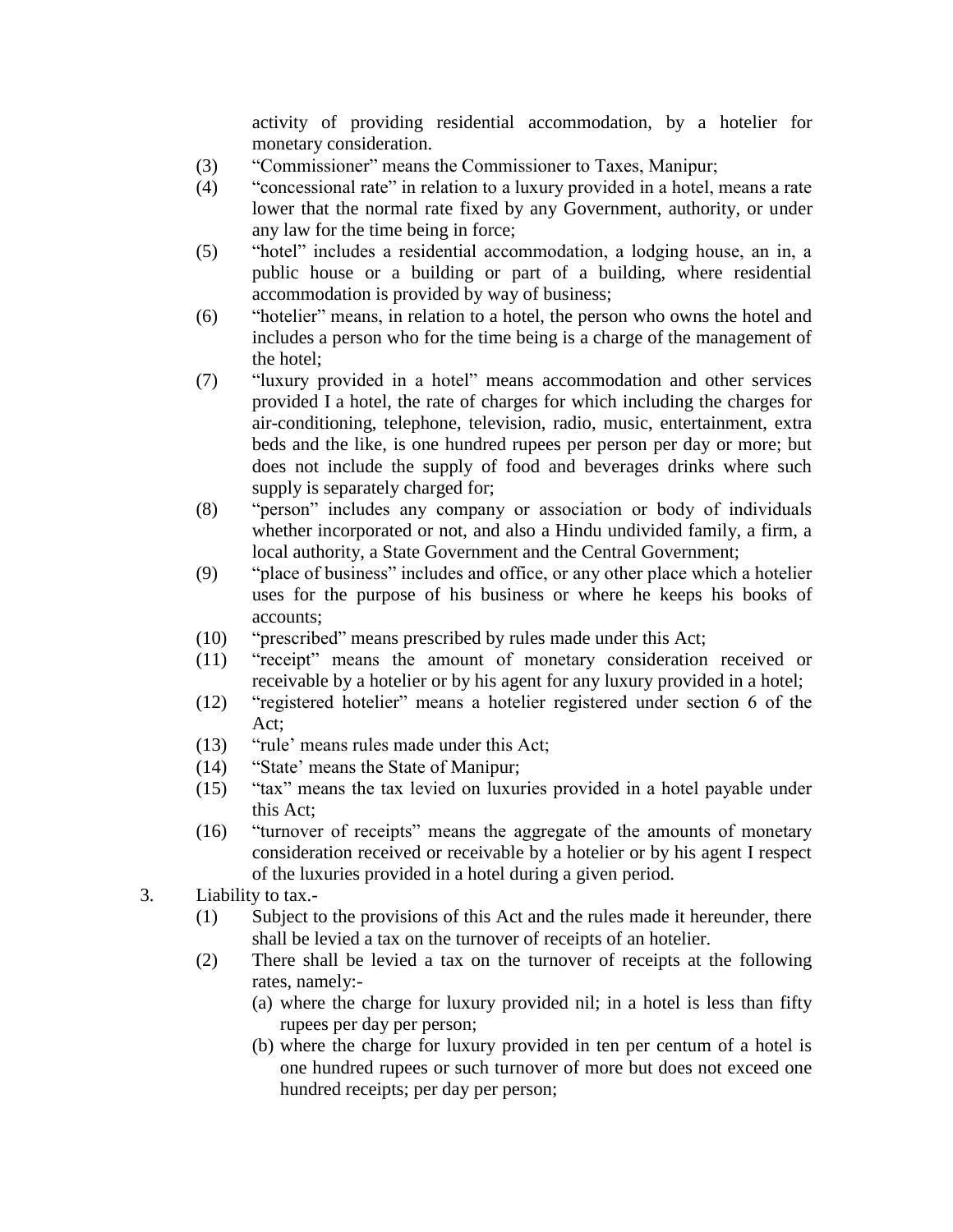- (c) where the charge for luxury provided teen per centum hotel exceeds on hundred fifty rupees of such turnover of but does not exceed two hundred rupees receipts; per day per person;
- (d) where the charge for luxury provided twenty per centum in a hotel exceeds two hundred rupees of such turnover of per day per person;

Provided that where the charges are levied otherwise than on daily basis or daily basis or per person, then the charges for determining the tax liability under this section shall be computed proportionately for a day and per person based on the total period of occupation of the accommodation for which the charges are made and the number of persons actually occupying or permitted to occupy according to the rules or practice of the hotel.

- (3) Where, in addition to the charges for luxury provided in a hotel, service charges are levied and appropriated by the hotelier and not paid to the staff then such service charges shall be deemed to be part of the charges for luxury provided in the hotel.
- (4) Where luxury provided in a hotel to ay person (not being an employee of the hotel) I not charged at all or is charged at a confessional rate, nevertheless there shall believed and collected the tax on such luxury at the rates specified in sub-section (2), as if full charges for such luxury were paid to the hotelier.
- (5) Where luxury provided in a hotel for a specified number of persons is shared by more than the number specified, then, unless the additional person is a child occupying the room along with his parent or guardian and no separate charge is recovered for the child, in addition to the tax levied for luxury provided to the specified number of persons, there shall be levied and recovered separately the tax in respect of the charges made for the extra persons accommodated.
- (6) The State Government, may by notification in the official Gazette and subject to the condition of previous publication, add or omit or reduce or increase any rate of tax specified in sub-section (2) and thereupon such rate or rates of tax shall be deemed to have been amended accordingly.

Explanation: For the purpose of this sub-section, "child" means a person who has not completed twelve years of age.

- 4. Liability of hotelier to pay tax:
	- (1) Subject to the provisions of this Act and the rules made there under, there shall be paid by every hotelier who is liable to pay tax under this Act the tax or taxes livable in accordance with the provisions of this Act.
	- (2) If a person other than the owner (including part-owner) is for the time being in charge of the hotel, then such person and the owner (including part-owner) shall jointly and severally be liable to pay the tax.
- 5. Exercise of powers and authorities:

The authorities competent to assess, recover and enforce payment of tax under the Manipur State Tax Act, 1990, hereinafter referred to as the sales tax law, shall, within their local jurisdiction under the sales tax, law be competent to assess, recover and enforce payment of tax due from nay hotelier whose place sales tax law and hotelier a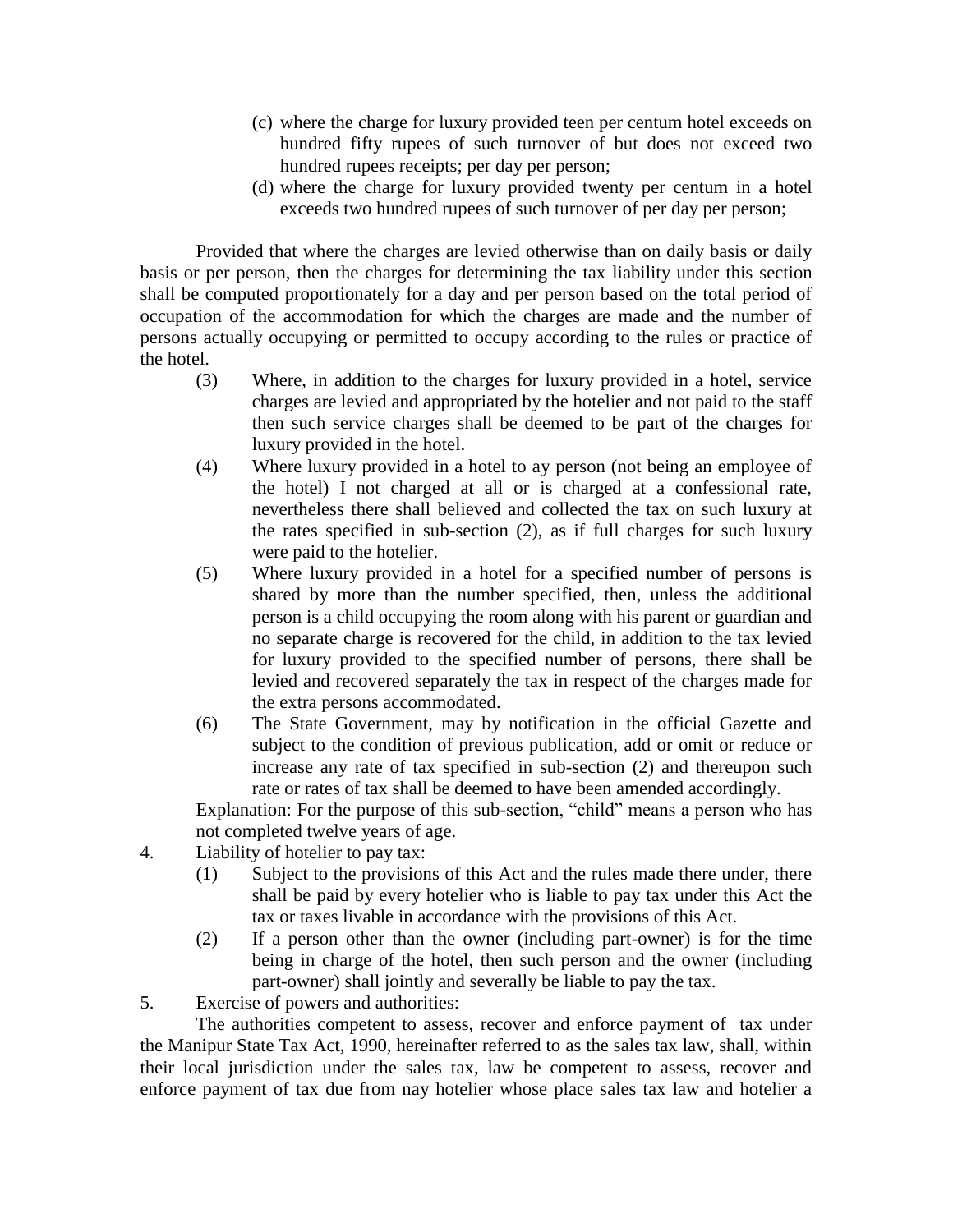dealer, within the meaning of the sales tax law this Act and the rules, notifications and orders made there under, the said authorities, for this purpose, may exercise all or any of the powers they have under the sales tax law, including provisions relating to inspections, assessment, registration of the transferee of a business, imposition of tax liability of a person carrying on business on the transferee of, or successor to, such business, transfer of liability of any firm or Hindu undivided family to pay tax in the even of dissolution of such firm or partition of such family, appeals, revisions, references, refunds, rebates, payment of interest, compounding of offences and treatment of documents furnished by dealer as confidential, shall mutatis mutandis apply accordingly.

- 6. Registration.-
	- (1) No hotelier liable to pay the tax under section 3 shall provide accommodation by way of business, unless he possesses a valid certificate of registration as provided by this Act;

Provided that, it shall be lawful for the hotelier to provide or continue to provide accommodation by way of business if the hotelier has applied for registration within the prescribed time.

- (2) Every hotelier required to possess a certificate of registration shall apply in the prescribed form to the assessing officer within thirty days from the date o which the hotelier first becomes liable to pay the tax.
- (3) If the assessing officer, after such enquiry as he deems fit, is satisfied that an application for registration is in order he shall register the applicant and issue to him a certificate of registration in the prescribed form.
- (4) The assessing officer may, after considering any information furnished or otherwise called for or received under any provisions of this Act, amend from time to time the certificate of registration.
- (5) Where as registered hotelier discontinues, transfers or otherwise disposes of this activity of providing accommodation by way of business or where he ceases to be liable to pay the tax and he applies in the prescribed form to the assessing officer, the latter shall, after such inquiry as may be necessary, cancel the certificate o registration with effect from such date as he may fix in accordance with the rules.
- (6) Where the assessing office is satisfied that any registered hotelier ha discontinued, transferred or otherwise disposed of the activity of providing accommodation by way of business and has failed to apply under subsection (5) for cancellation of certificate of registration, the assessing officer may, after giving the hotelier a reasonable opportunity of the being heard, cancel the certificate of registration with effect from such date as he may fix to be the date from which the said activity has been discontinued, transferred or otherwise disposed of;

Provided that the cancellation of certificate of registration on an application of the hotelier or otherwise shall not affect the liability o the hotelier to pay the tax (including any penalty or interest) due for any period upto the date of cancellation whether such tax (including any penalty or interest) is assessed before or after the date of cancellation.

7. Non-transferability of registration Certificate.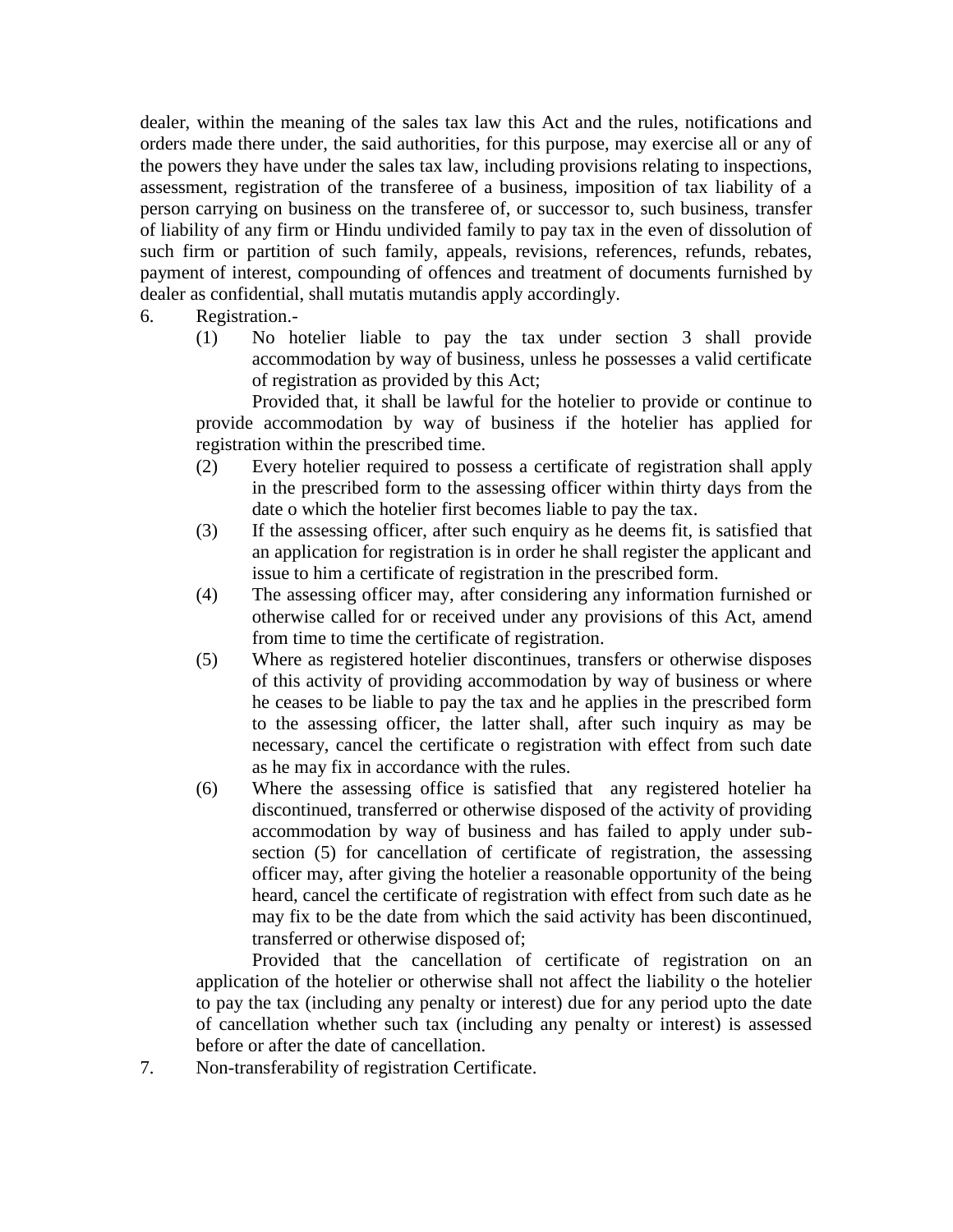Save as otherwise provided in section 9, certificate of registration shall be personal to the hotelier to whom it is granted and shall not be transferable.

- 8. Information to be furnished regarding changes in business etc.-
	- (1) If a hotelier liable to pay tax under this Act-
		- (a) sells or otherwise disposes of his business or any part thereof, or effects or makes any other change to his knowledge in the ownership of the business, or
		- (b) discontinues his business, or changes the place thereof or opens a new pace of business, or
		- (c) changes the name of nature of his business, or
		- (d) enters into a partnership or other association, in regard to hi business, he shall within the prescribed time, inform the prescribed authority accordingly.
	- (2) Where any such hotelier dies, his executor administrator or other legal representative or where any such hotelier is a firm and there is a change in the constitution of the firm or the firm is dissolved every person who was a partner thereof, shall in like manner, inform the said authority of such death, change in the constitution or as the case may be, dissolution.
- 9. Certificate of registration to continue in certain circumstances.-

Where a registered hotelier.-

- (a) effects changes in the name of his business, or
- (b) is a firm, and there is a change I the constitution of the firm without dissolution thereof, or
- (c) is a trustee of a trust, and there is change in the trustees thereof, or
- (d) is a guardian of a ward, and there is a change in the guardian, then merely by reason of any of the circumstances aforesaid, it shall not be necessary for the hotelier, or the firm with the changed constitution, or the new trustees or new guardian, to apply for a fresh certificate of registration and on information being furnished in the manner required by section 8, the certificate of registration shall be amended.
- 10. Returns.-
	- (1) Every registered hotelier shall furnish returns for such period, by such dates, and to such authority, as may be prescribed.
	- (2) If any hotelier, having furnished return under sub-section (1), discovers ay omission or incorrect statement therein, he may furnish a revised return before the expiry of three months next following the last date prescribed for furnishing the original return.
- 11. Prohibition against collection of tax in certain eases.-
	- (1) No person shall collect any sum by way of tax in respect of his business to the extent that he is not liable to pay it under this Act.
	- (2) No person who is not a registered hotelier and liable to pay tax in respect of luxury provided in any hotel, shall collect any sum by way of tax from any other person and no registered hotelier shall collect any amount by way of tax in excess of the amount of tax payable by him under the provisions of this Act;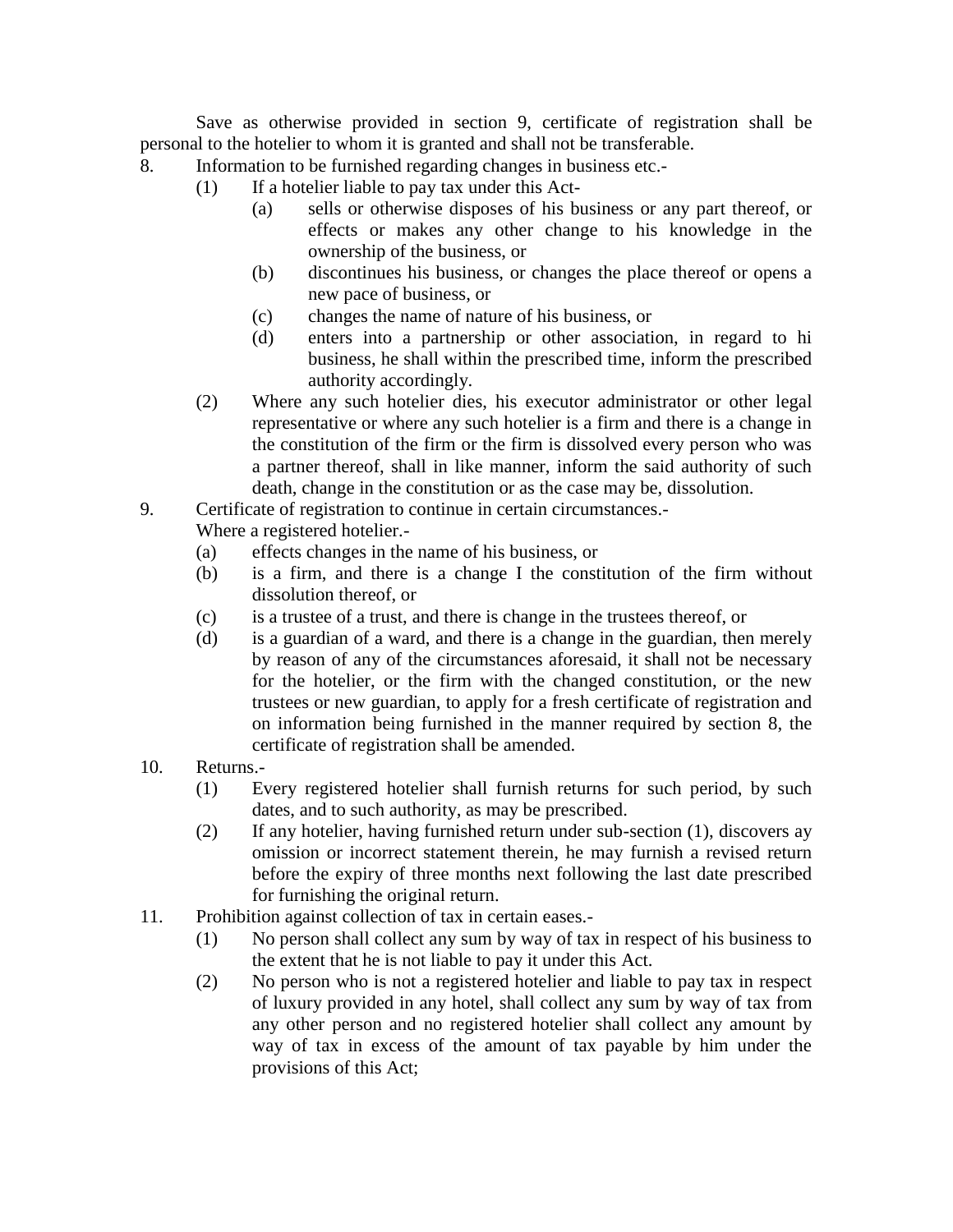Provided that, this sub-section shall not apply where a person is required to collect such amount of the tax separately I order to comply with the conditions and restrictions imposed ion him under the provisions of any law for the time being in force.

12. Bill or cash memorandum to be issued to customer.-

A registered hotelier shall issue to the cu8stomer or customers a bill or cash memorandum serially numbered, signed and dated by him or his servant, manager or agent and showing therein such other particulars a may be prescribed. He shall keep a counterfoil or duplicate of such bill or cash memorandum duly signed and date and preserve it for a period of not less than eight years from the date of the transaction.

- 13. Accounts.-
	- (1) Every hotelier liable to pay tax under this Act, and every hotelier who is required so to do by the assessing officer by notice served o him in the prescribed manner shall keep a true account of the luxury provided by him in the hotel;
	- (2) If the assessing officer considers that the account kept are not sufficiently clear or intelligible to enable him to determine whether or not a hotelier is liable to tax during any period, or are so kept as shed, the assessing officer may require such hotelier by notice I writing to keep such accounts in such accounts in such form or manner as in his opinion is necessary for the purpose of proper assessment and as he may, subject to anything that may be prescribed in that behalf, in writing direct.
	- (3) The Commissioner may, subject to such conditions or restrictions as may be prescribed in this behalf, by notice in writing direct any hotelier, or by notification in the Official Gazette, direct any class of hoteliers to maintain accounts and records showing such particulars regarding their business I such form, and in such manner, as may be specified by him;
		- (4) Every registered hotelier shall ordinarily keep all his account, registers and documents relating to his business at the place or places of business specified in his certificate of registration or, with the previous approval of the assessing officer, at such other place as may be approved by the assessing officer.
- 14. Hotelier declare the name of owner of business.-

Every hotelier, who is liable to pay tax, and who is a Hindu undivided family, or an association or club or society or firm or otherwise on behalf of another person, shall within the period prescribed send to the authority prescribed, a declaration in the manner prescribed stating the name of the person or persons who is owner or who are the owners of the hotel. Such declaration may be revised from time to time.

- 15. Imposition of penalty for contravening certain provisions.-
	- (1) If any person-
	- (a) (i) Not being a hotelier to pay tax under this Act, collects any sum by way of tax, or

(ii) being a registered hotelier, collects any amount by way of tax in excess of the tax payable by him, or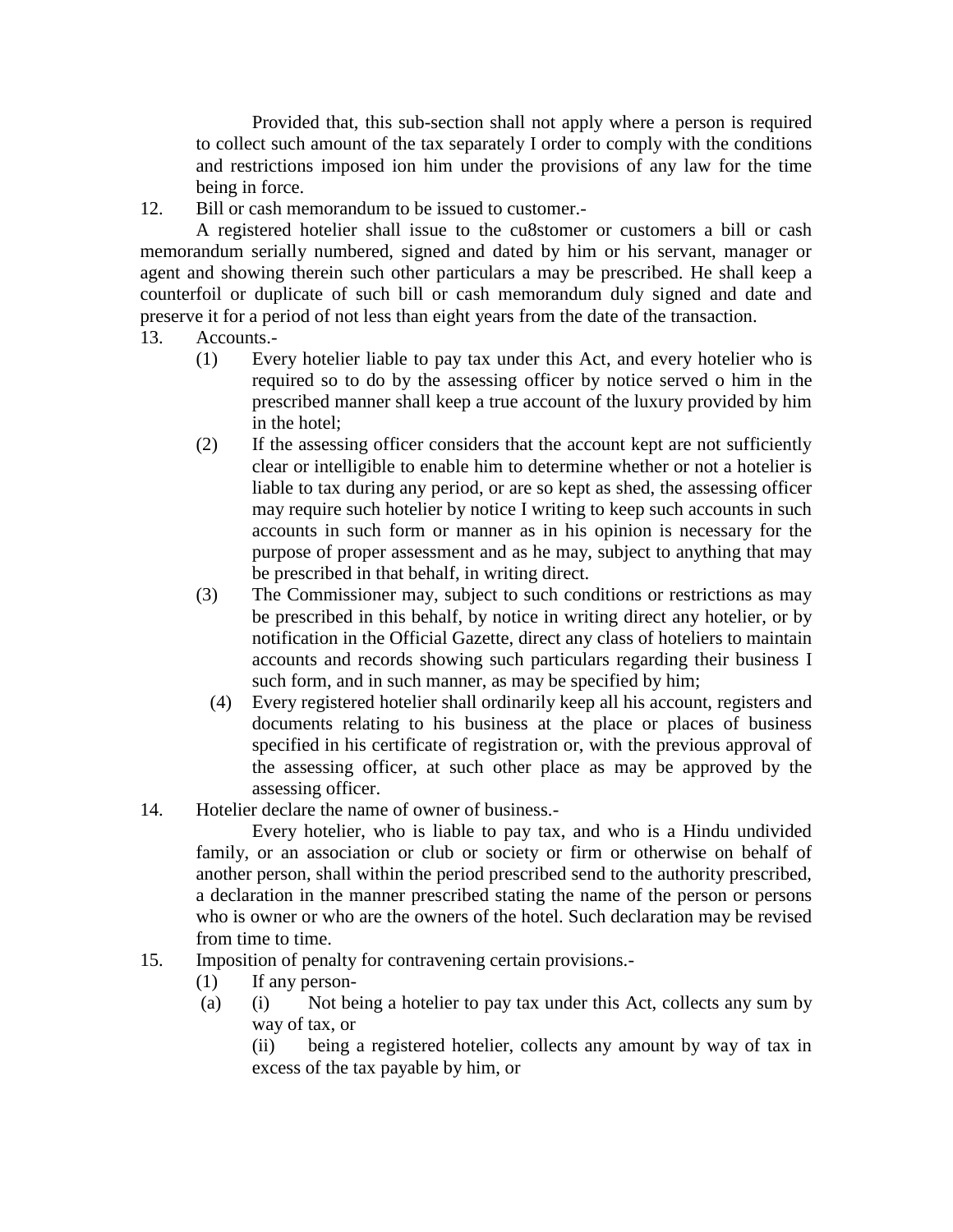- (iii) otherwise collects tax in contravention of the provisions of section 11, or
- (b) being a hotelier to pay tax under this Act, or being a hotelier who was required so to do by the assessing officer by a office, served of him, fails in contravention of sub-section (1) of section 13, to keep a true account of his turnover of receipts or fails when directed so to do under that section to keep any accounts or record in accordance with the direction,

he shall be liable to pay, in addition to any tax for which he may be liable, a penalty of an amount as follows:

- (A) Where there has been contravention referred to in sub-clause (i) or (ii) of clause (a), a penalty of an amount not exceeding two thousand rupees or double the sum collected by way of tax, whichever is less,
- (B) Where three has been a contravention referred to in sub-clause (ii) of clause (a) or in clause (b), penalty of an amount not exceeding two thousand rupees, and in addition any sum collected by the person by way of tax in contravention of section 11, shall be forfeited to the State Government.
- (2) If the assessing officer, in the course of any proceeding under this Act or otherwise, has reason to believe that any person has become liable to a penalty or forfeiture or both penalty and forfeiture of any sum under subsection (1), he shall serve on such person a notice in the prescribed manner requiring him on a date and at a place specified in the notice to attend and show cause why a penalty or forfeiture or both penalty and forfeiture of any sum as provided in sub-section (1) should not be imposed on him.
- (3) The assessing officer shall thereupon hold an enquiry ad shall make such order as he thinks fit.
- (4)
- (4) The prosecution for an offence under this Act shall be instituted in respect of the same facts on which a penalty has been imposed under this section.
- (5) When any order of forfeiture is made, the assessing officer shall publish or cause to be published a notice thereof for the information of the persons concerned giving such details and in such manner as may be prescribed.

### 16. Payment of tax.-

- (1) Tax shall be paid in the manner herein provided, and at such intervals as may be prescribed.
- (2) A registered hotelier furnishing return as required by sub-section (1) of section 10, shall first pay into a Government treasury, in the prescribed manner, whole of the amount of tax due from him according to such return.
- (3) A registered hotelier a revised return in accordance with sub-section (2) of section 10, which revised return shows that a larger amount of tax than already paid is payable, shall first pay into a Government treasury the extra amount of tax.
- (4) (a) The amount of tax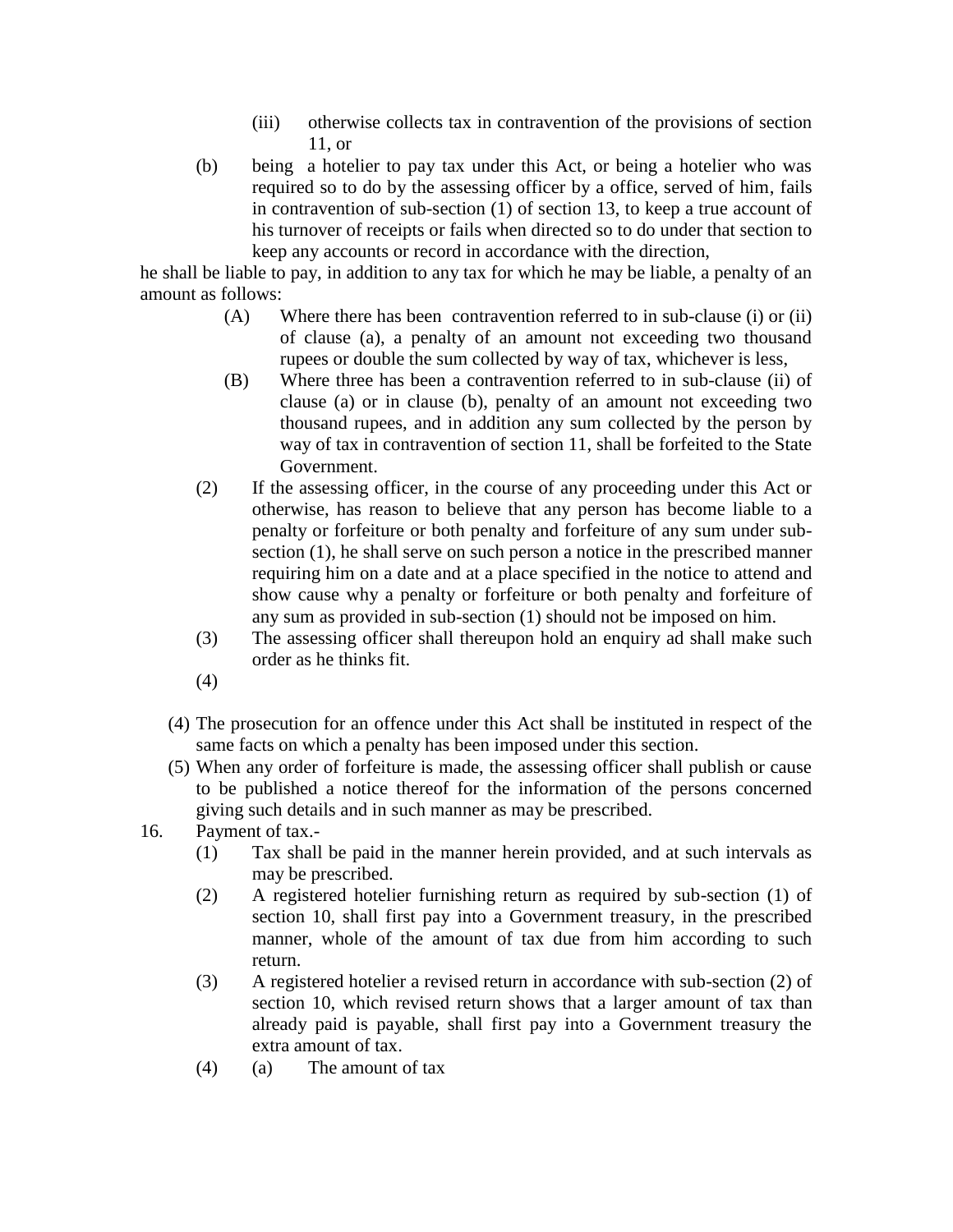- (i) due when returns have been furnished without full payment thereof, or
- (b) the amount of penalty levied under section 15, or

(c) the sum (if any) forfeited to the State Government under section 15, shall be paid by the hotelier or the person liable therefore into a Government treasury by such date as may be specified in a notice issued by the assessing officer for this purpose, being a date not earlier than thirty days from the date of service of the notice.

Provided that, the assessing officer may, in respect of any particular hotelier or person, and for reasons to be recorded in writing allow him to pay the tax, interest or penalty (if any) or the sum forfeited, by instalments.

- (5) Any tax, penalty or interest or sum forfeited, which remains unpaid after the date specified in the notice for payment, and any instalment not duly paid, shall be recoverable as an arrear of land revenue.
- (6) Not withstanding anything contained in this Act or in any other law for the time being in force, where any sum collected by a person by way of tax in contravention of section 11, is forfeited to the State Government under section 15 and is recovered from him, such payment or recovery shall discharge him of the liability to refund the sum to the person from it was so collected.

A refund of such sum or any part thereof can be claimed from Government by the person from whom it was realized by way of tax, provided that an application for such claim is made by him in writing in the prescribed form to the assessing officer, within one year from the date of the order of forfeiture. On receipt of any such application, the assessing officer shall hold such inquiry as he deems fit, and if he is satisfied that the claim is valid and admissible treasury or recovered, he shall refund the sum or any part thereof, which is found due to the person concerted.

17. Rounding off the tax, etc,-

The amount of tax, penalty, interest, composition money, fine or any other sum payable under the provisions of this Act, shall be rounded off to the nearest rupee and, for this purpose, where such amount contains a part of a rupee consisting of paise, then, if such part is fifty paise or more, it shall be increased to one rupee, and if such part is less than fifty paise, it shall be ignored;

Provided that, nothing in this section shall apply for the purpose of collection by the hotelier of any amount by way of tax under this Act.

18. Offences and penalties.-

- (1) Whoever, knowingly furnished a false return shall, on conviction, be punished-
	- (i) in case where the amount of tax, which could have been evaded if the false return had been accepted as true, exceeds Rs. 10,000/ with rigorous imprisonment for a term which shall not be less than xix months but which may extend to three years and with fine.
	- (ii) in any other case, with rigorous imprisonment for a term which shall not be less than three months but which may extend to one year and with fine.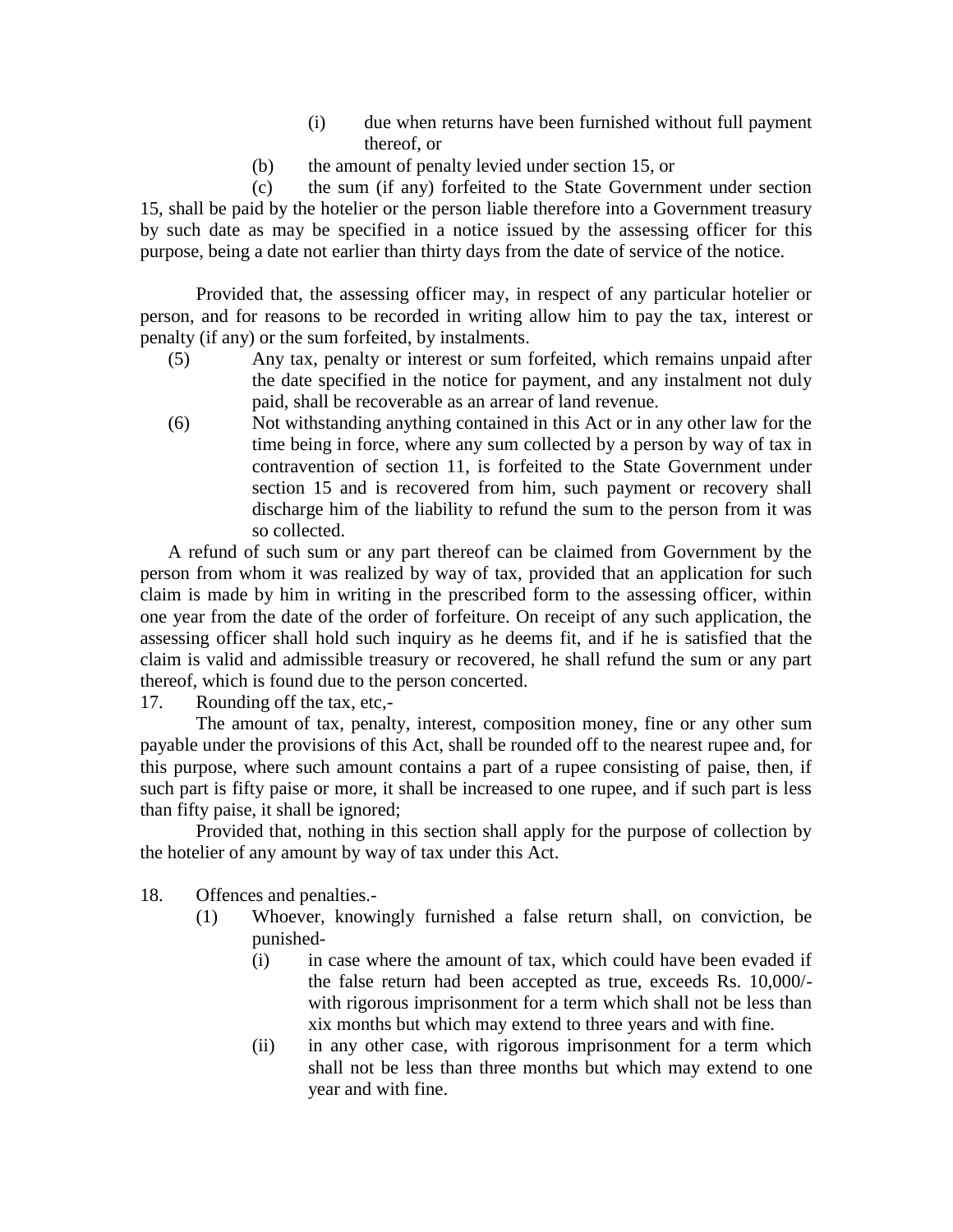- (2) Whoever, knowingly keeps false account of the receipts in contravention of section 13, shall, on conviction, be punished with rigorous imprisonment for a term which shall not be less than three months but which may extend to one year and with fine.
- (3) Whoever-
	- (i) willfully attempts, in any manner whatsoever, to evade any tax livable under this Act, or
	- (ii) willfully attempts, in ay manner whatsoever, to evade any payment of any tax or penalty or interest under this Act, shall, on conviction, be punished-
	- (a) in case where the amount involved exceeds Rs. 20,000/- during period of half-year, with rigorous imprisonment for a term which shall not be less than six months but which may extend to three years and with fine.
	- (b) In any other case, with rigorous imprisonment for a term which shall not be less than three months but which may extend to one year.
- (4) Whoever-

Aids or abets any person in commission of any act specified I sub-section (1) or (3), shall, on conviction, be punished with rigorous imprisonment which shall not be less than three months but which may extend to one year and with fine.

- (5) Whoever-
	- (a) carries on business without being registered in willful contravention of section 6, or
	- (b) fails, without sufficient cause, to furnish any information required by section 8, or
	- (c) fails, without sufficient cause, to furnish any return as required by section 10, by the date and in the manner prescribed, r
	- (d) contravenes, without reasonable cause, ay of the manner prescribed, or
	- (e) fails, without sufficient cause, to issue a bill or cash memorandum as required under section 12, or
	- (f) fails, without sufficient cause, when directed under section 13, to keep any account or record, in accordance with such direction, or
	- (g) voluntarily obstructs any officer making inspection or search or seizure, shall, on conviction, be punished with imprisonment for a term which may extend to one year and with fine.
- (6) Whoever commits any of the acts specified in sub-section (1) to (5) and the offence is a continuing one under any of the provisions of these subsection, shall, on conviction, be punished with a daily fine of not less than rupees one hundred during the period of the continuance of the offence, in addition to the punishment provided under this section.
- (7) Notwithstanding anything contained in sub-section (1) to (6), no person shall be proceeded against under these sub-sections for the acts referred to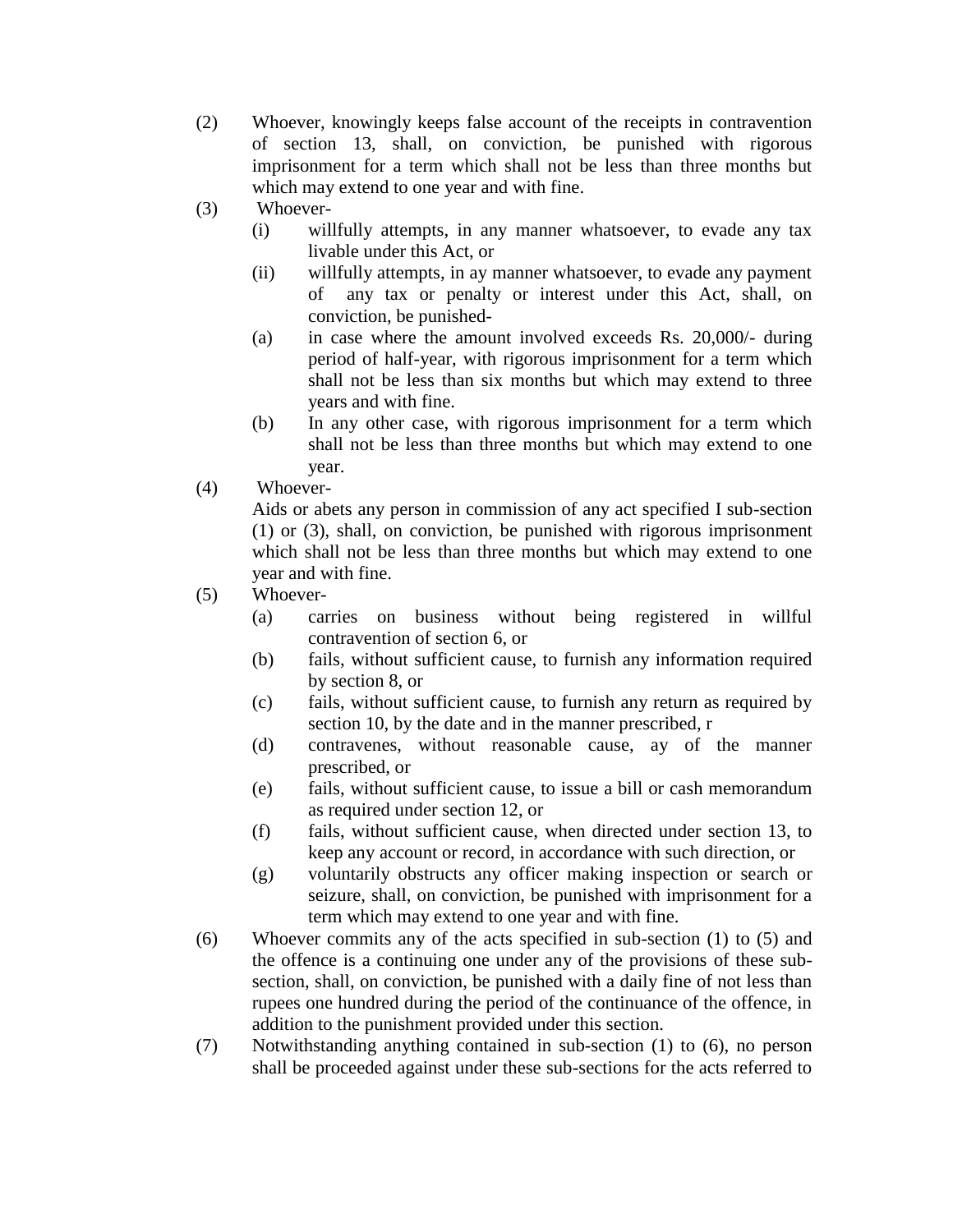therein, if the total amount of tax evaded or attempted to be evaded is less than rupees two hundred during the period of a half-year.

- (8) No prosecution for an offence under this Act shall be instituted in respect of the same facts o which a penalty has been imposed by the assessing officer under any provisions of this Act.
- 19. Power to make rules.-
	- (1) The State Government may be notification in the official Gazette, make rules to carry out the purposes of this Act.
	- (2) In particular and without prejudice to the generality of the foregoing provision, the State Government may make rules for all or any of the following matters, namely:-
		- (a) the manner of payment of tax.
		- (b) the form in which accounts and registers shall be maintained by a hotelier;
		- (c) any other matter with is required or allowed by this Act to be prescribed.
	- (3) The power to make rules, except on the first occasion of the exercise thereof, shall be subject to the condition of the rules being made after previous publication.
	- (4) every rule made under this Act shall be laid, as soon as may be after it is made, before the Legislative Assembly while it is in session, for a total period of twenty days which may be comprised in one session or in two or more successive sessions, and if, before the expiry of the session immediately following the session or the successive sessions aforesaid, the House agrees in making any modification in the rule or that the rule should not be made, the rule shall thereafter have effect, only in such modified form or be of no effect as the case may be; so, however, that any such modification or annulment shall be without prejudice to the validity of anything previously done under that rule.
- 20. Power to State Government to delegate certain powers.-

The State Government may, by notification in the official Gazette, delegate the powers exercisable by the authorities competent in accordance with Section 5 of this Act, except appeals, revisions, references, refunds and compounding of offences, to such officer or authority subordinate to the State Government in such circumstances and in such conditions as may be specified in the said notification.

21. Power to remove difficulties.-

If any difficulty arises in giving effect to the provisions of this Act, the State Government may, by general or special order, do anything not inconsistent which appears to it to be necessary or expedient for the purpose of removing the difficulty.

\*\*\*\*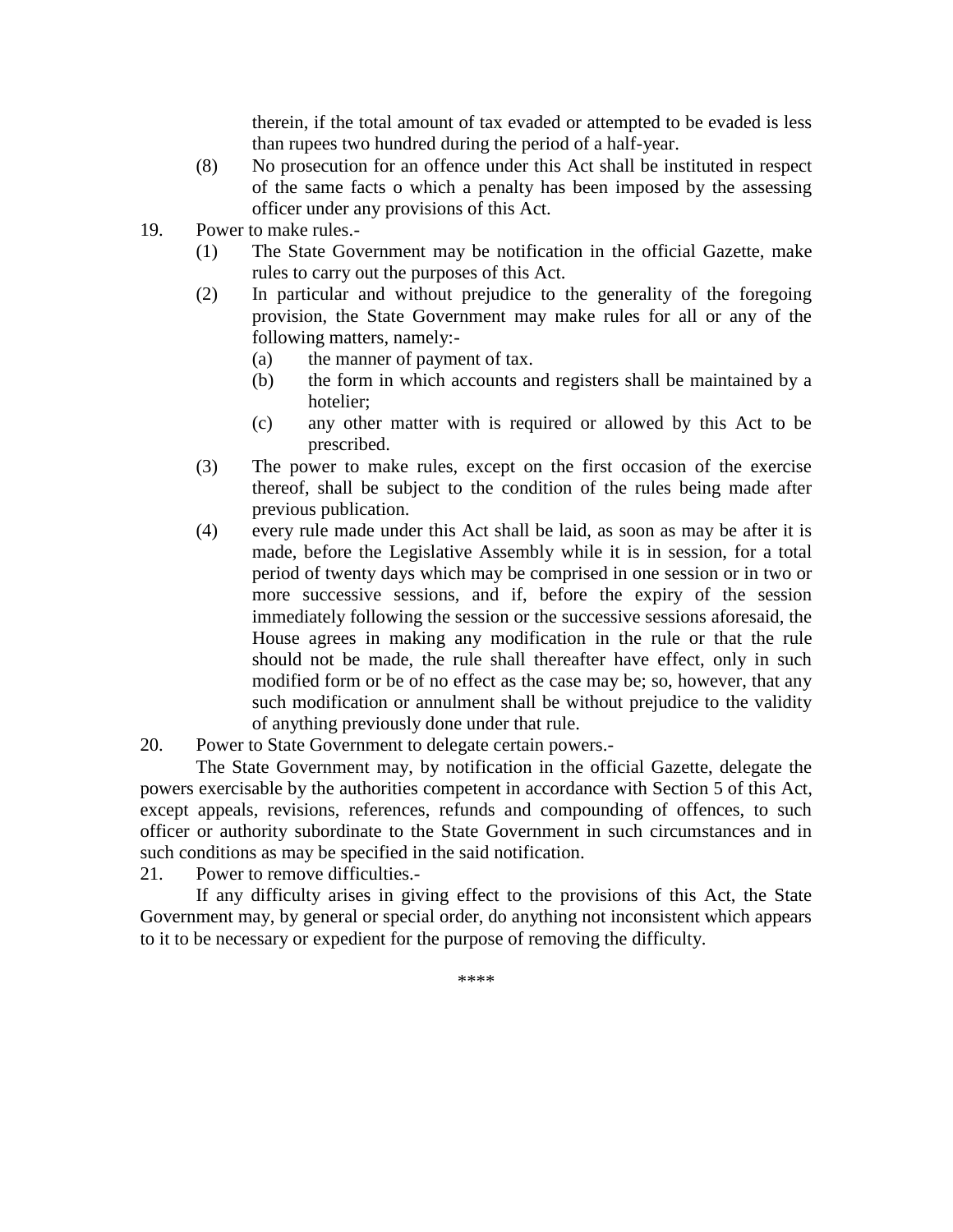#### **GOVERNMENT OF MANIPUR DEPARTMENT OF TAXES**

#### **NOTIFICATION**

Imphal, dated  $28<sup>th</sup>$  September, 2001

No. Tax/3(121)/IMP/99: Consequent upon the publication of Manipur Tax on Luxuries (Hotels & Lodging Houses) Act, 2000 (Manipur Act No 8 of 2000) in the Manipur Gazette extra ordinary No. 279(E) dated August 30, 2000 and the Manipur Tax Luxuries (Hotel & Lodging House) Rules, 2001, in the Manipur Gazette Extra Ordinary No. 118 dated June 13, 2001 it is hereby notified for general information of the public that the following rates of tax shall be liable to be paid by the hotelier for the accommodation and other services provided in a hotel (excluding the charges for the supply of food and beverages drinks which will be charged and assessed separately under the Manipur Sales Tax Act, 1990.

(a) Where the charge is Rs. 100/- (Rupees hundred) or 10 (ten) per centum of such more but does not exceed Rs. 150/- (Rupees one turnover of receipts.